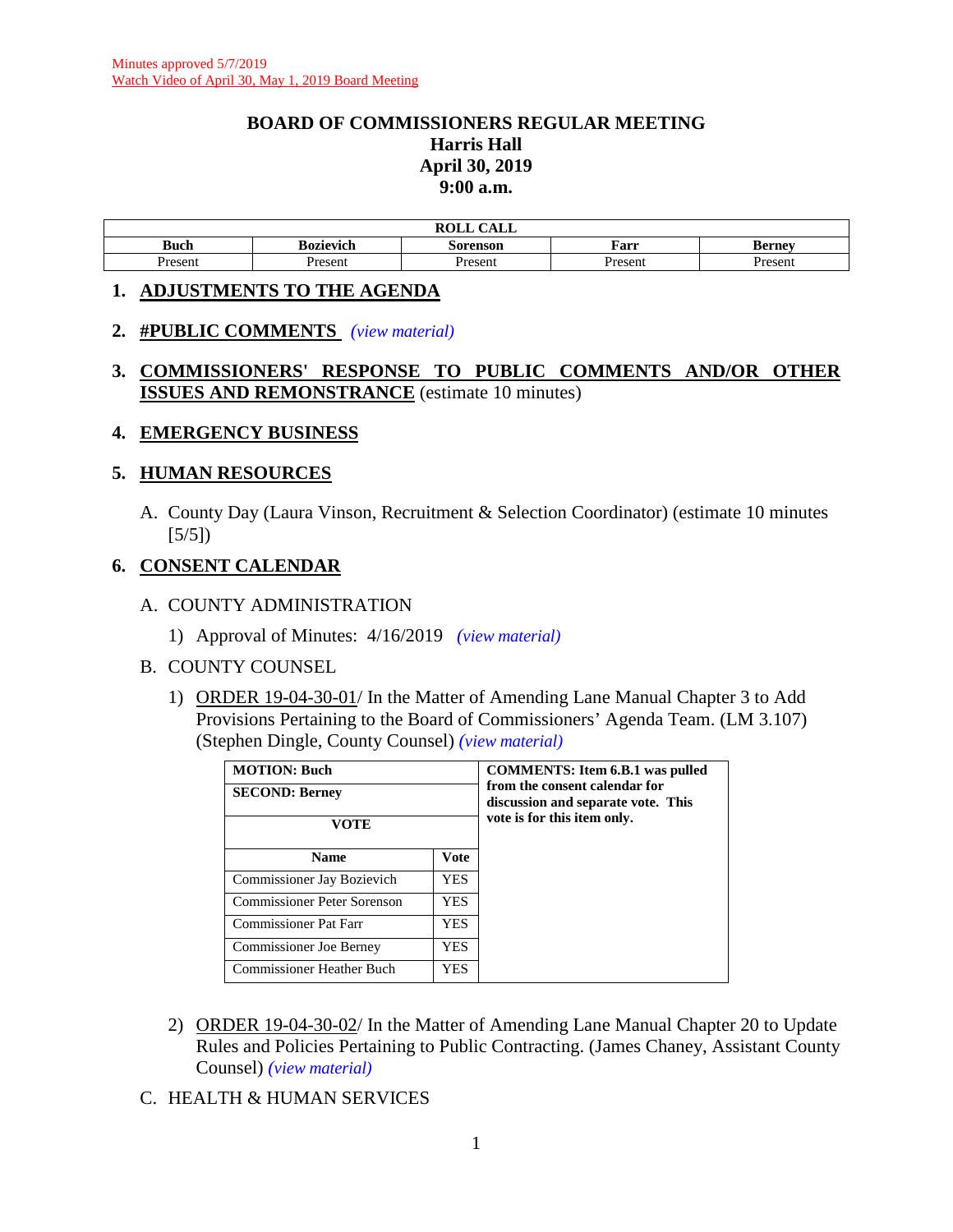- 1) ORDER 19-04-30-03/ In the Matter of Adding One Full-Time (1.0 FTE) Administrative Assistant Position, One Full-Time (1.0 FTE) Community Health Nurse 2 Position, and One Full-Time (1.0 FTE) Mental Health Specialist 2 Position in Fund (286) Within the Department of Health & Human Services. (Karen Gaffney, Director) *(view [material\)](http://www.lanecounty.org/UserFiles/Servers/Server_3585797/File/Government/BCC/2019/2019_AGENDAS/043019agenda/T.6.C.1.pdf)*
- 2) ORDER 19-04-30-04/ In the Matter of Approving Certain Contracts and Amendments, and Delegating Authority to the County Administrator to Sign the Approved Contracts and Amendments. (Karen Gaffney, Director) *(view [material\)](http://www.lanecounty.org/UserFiles/Servers/Server_3585797/File/Government/BCC/2019/2019_AGENDAS/043019agenda/T.6.C.2.pdf)*
- 3) ORDER 19-04-30-05/ In the Matter of Adding One Full-Time (1.0 FTE) Mental Health Specialist 2 in Fund (286) Within the Department of Health & Human Services. (Karen Gaffney, Director) *(view [material\)](http://www.lanecounty.org/UserFiles/Servers/Server_3585797/File/Government/BCC/2019/2019_AGENDAS/043019agenda/T.6.C.3.pdf)*
- D. PUBLIC WORKS
	- 1) ORDER 19-04-30-06/ In the Matter of Reassigning the Position of a Current Transportation Advisory Committee (TrAC) Member and Confirming the Appointment of a New TrAC Member. (Sasha Vartanian, Transportation Planning Supervisor) *(view [material\)](http://www.lanecounty.org/UserFiles/Servers/Server_3585797/File/Government/BCC/2019/2019_AGENDAS/043019agenda/T.6.D.1.pdf)*

| <b>MOTION: Berney</b>          |      | <b>COMMENTS:</b> Item 6.B.1 was pulled |
|--------------------------------|------|----------------------------------------|
| <b>SECOND: Buch</b>            |      | for separate vote.                     |
| VOTE                           |      |                                        |
| <b>Name</b>                    | Vote |                                        |
| Commissioner Jay Bozievich     | YES. |                                        |
| Commissioner Peter Sorenson    | YES  |                                        |
| <b>Commissioner Pat Farr</b>   | YES  |                                        |
| <b>Commissioner Joe Berney</b> | YES  |                                        |
| Commissioner Heather Buch      | YES. |                                        |

# **7. COUNTY ADMINISTRATION**

- A. REPORT / DISCUSSION/ AFSCME Reflections on Workplace Health. (Pat Dotson, Chief Steward , 1<sup>st</sup> VP Local 2831; LaRece Rivera, President, Local 2831) (estimate 30 minutes [15/15]) (**9:30 a.m. Time Certain)** *(view [material\)](http://www.lanecounty.org/UserFiles/Servers/Server_3585797/File/Government/BCC/2019/2019_AGENDAS/043019agenda/T.7.A.pdf)*
- B. REPORT / ORDER 19-04-30-07/ Legislative Committee Update and Order In the Matter of Adopting Recommendations of the Lane County Legislative Committee. (Alex Cuyler, Intergovernmental Relations Manager) (estimate 60 minutes [30/30]) (**10:00 a.m. Time Certain**) *(view [material\)](http://www.lanecounty.org/UserFiles/Servers/Server_3585797/File/Government/BCC/2019/2019_AGENDAS/043019agenda/T.7.B.pdf) (view [supplemental material\)](http://www.lanecounty.org/UserFiles/Servers/Server_3585797/File/Government/BCC/2019/2019_AGENDAS/043019agenda/T.7.BSupp.pdf)*

| <b>MOTION: Farr</b><br><b>SECOND: Buch</b><br>VOTE |             | <b>COMMENTS: Motion by Farr,</b><br>second by Buch to Change 2986 to<br>monitor; 2530 to support; 2420, 2016,<br>3009 to Monitor.<br><b>Motion by Commissioner Bozievich</b> |
|----------------------------------------------------|-------------|------------------------------------------------------------------------------------------------------------------------------------------------------------------------------|
| <b>Name</b>                                        | <b>Vote</b> | (Buch second) to approve<br>recommendations of a 12M capital                                                                                                                 |
| <b>Commissioner Jay Bozievich</b>                  | <b>YES</b>  | investment by the state (document is                                                                                                                                         |
| <b>Commissioner Peter Sorenson</b>                 | <b>YES</b>  | attached in supplemental material).                                                                                                                                          |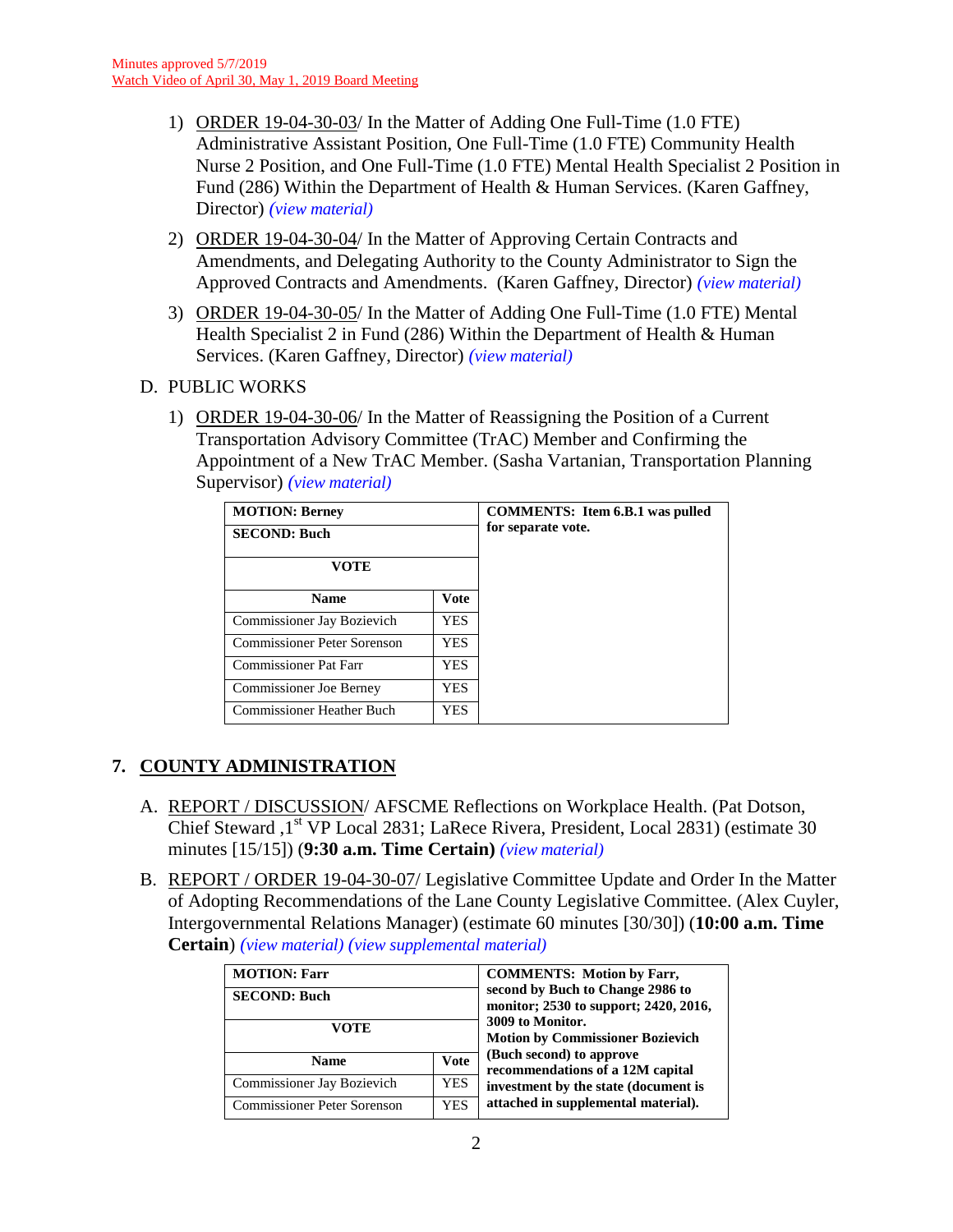| <b>Commissioner Pat Farr</b> | YES | Motion passed 5-0. |
|------------------------------|-----|--------------------|
| Commissioner Joe Berney      | YES |                    |
| Commissioner Heather Buch    | YES |                    |

C. WORK SESSION/ Opportunity Zones Discussion. (Sarah Means, Community and Economic Development Manager) (estimate 30 minutes)

#### **8. COUNTY COUNSEL**

A. Announcements

# **9. COUNTY ADMINISTRATION**

A. Announcements

### **10. COMMISSIONERS' BUSINESS**

- A. Announcements
- B. Agenda Team Requests / Work Session Requests

# **11. (EXECUTIVE SESSION as per ORS 192.660**

(BCC Conference Room)

### **12. OTHER BUSINESS**

#### **Recess**

### **TUESDAY, APRIL 30, 2019 – REGULAR MEETING**

(1:30 p.m.) (Harris Hall)

### **13. PUBLIC WORKS**

A. PUBLIC HEARING / ORDER 19-04-30-08/ In the Matter of Annexing Territory to the McKenzie Fire and Rescue District to Provide Fire Protection Service to the Annexed Territory, Consisting of a 19.2 acre Portion of Assessor's Map 16-25-27, Tax Lot 400 (File No. F-MK-2019-ANX-1). (Rachel Serslev, Planner) (estimate 15 minutes [5/10]) *(view [material\)](http://www.lanecounty.org/UserFiles/Servers/Server_3585797/File/Government/BCC/2019/2019_AGENDAS/043019agenda/T.13.A.pdf)*

| <b>MOTION: Buch</b>              |             | <b>COMMENTS:</b> |
|----------------------------------|-------------|------------------|
| <b>SECOND: Bozievich</b>         |             |                  |
| <b>VOTE</b>                      |             |                  |
| <b>Name</b>                      | <b>Vote</b> |                  |
| Commissioner Jay Bozievich       | YES.        |                  |
| Commissioner Peter Sorenson      | <b>YES</b>  |                  |
| <b>Commissioner Pat Farr</b>     | YES.        |                  |
| <b>Commissioner Joe Berney</b>   | YES.        |                  |
| <b>Commissioner Heather Buch</b> | YES         |                  |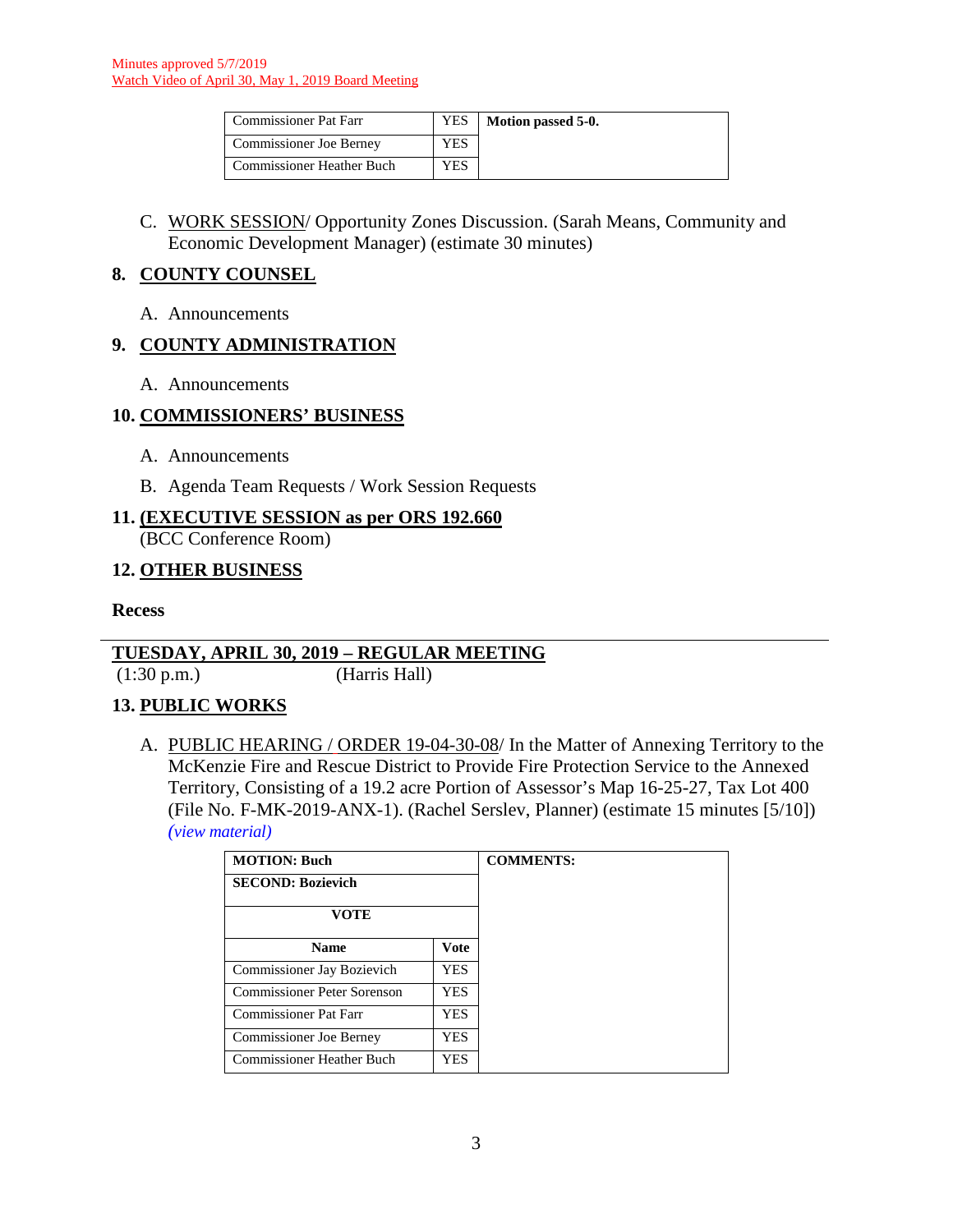# **14. ASSESSMENT & TAXATION**

A. ORDER 19-04-30-09/ In the Matter of Approving Submission of the County Assessment Function Funding Assistance (CAFFA) Grant Application to the Oregon Department of Revenue for FY 2019-20. (Mike Cowles, Assessor) (estimate 20 minutes [10/10]) *(view [material\)](http://www.lanecounty.org/UserFiles/Servers/Server_3585797/File/Government/BCC/2019/2019_AGENDAS/043019agenda/T.14.A.pdf)*

| <b>MOTION: Bozievich</b>         |             |
|----------------------------------|-------------|
| <b>SECOND: Buch</b>              |             |
| VOTE                             |             |
| <b>Name</b>                      | <b>Vote</b> |
| Commissioner Jay Bozievich       | <b>YES</b>  |
| Commissioner Peter Sorenson      | <b>YES</b>  |
| <b>Commissioner Pat Farr</b>     | <b>YES</b>  |
| Commissioner Joe Berney          | <b>YES</b>  |
| <b>Commissioner Heather Buch</b> | YES         |

B. ORDER 19-04-30-10/ In the Matter of Establishing the Assessment & Taxation Specialist Classification and Salary Range. (Mike Cowles, Assessor; Valerie Sanchez, Human Resources Senior Management Analyst) (estimate 25 minutes [15/10]) *(view [material\)](http://www.lanecounty.org/UserFiles/Servers/Server_3585797/File/Government/BCC/2019/2019_AGENDAS/043019agenda/T.14.B.pdf)*

| <b>MOTION: Buch</b>            |            | <b>COMMENTS:</b> |
|--------------------------------|------------|------------------|
| <b>SECOND: Berney</b>          |            |                  |
| VOTE                           |            |                  |
| <b>Name</b>                    | Vote       |                  |
| Commissioner Jay Bozievich     | YES.       |                  |
| Commissioner Peter Sorenson    | <b>YES</b> |                  |
| Commissioner Pat Farr          | YES.       |                  |
| <b>Commissioner Joe Berney</b> | YES.       |                  |
| Commissioner Heather Buch      | <b>YES</b> |                  |

### **15. REVIEW ASSIGNMENTS**

### **16. EXECUTIVE SESSION as per ORS 192.660**

(BCC Conference Room)

#### **17. OTHER BUSINESS**

#### **Adjourn**